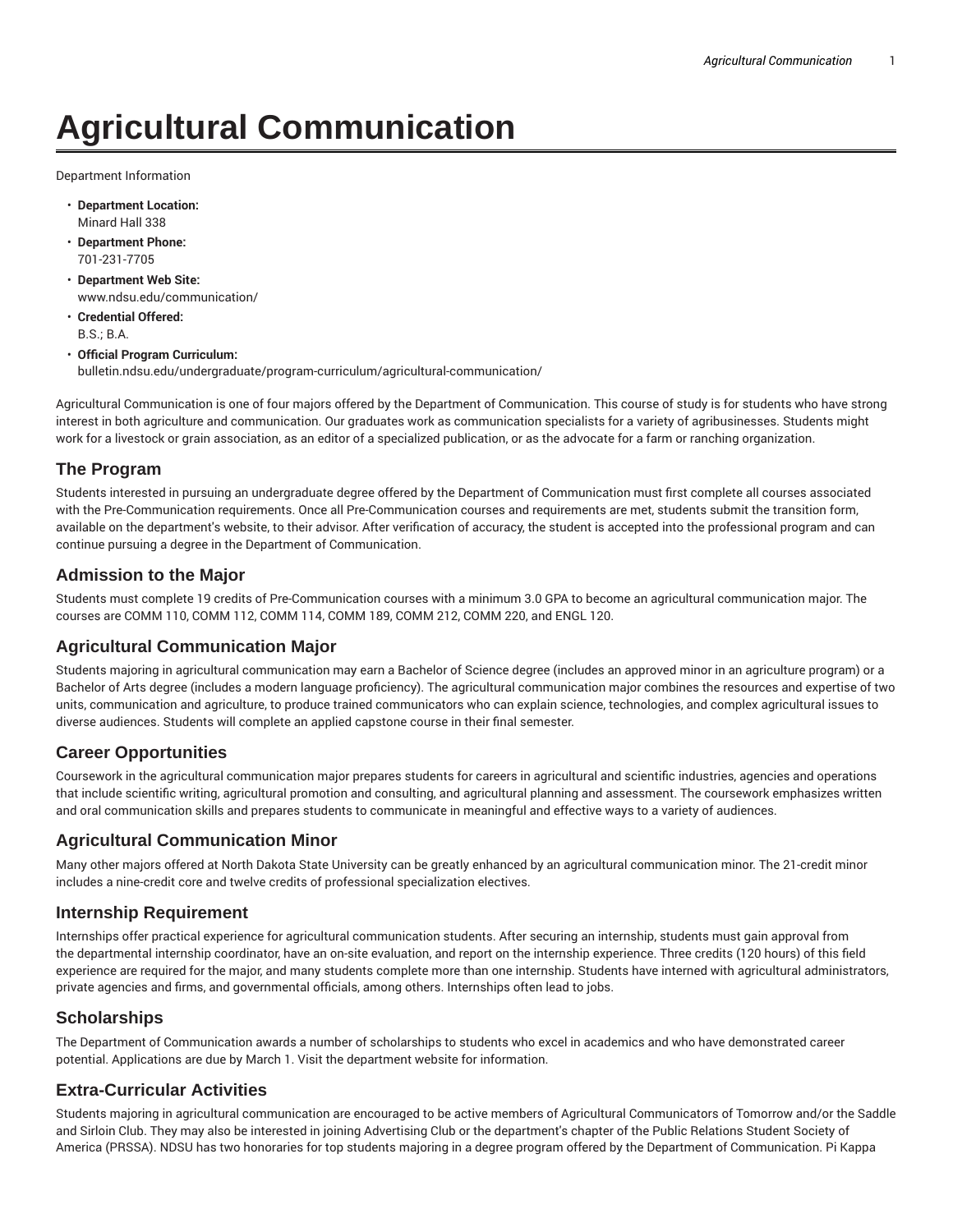Delta is a national honor fraternity for students involved in human communication activities. Lambda Pi Eta is a national honorary for communication majors with high academic achievement.

## **High School Preparation**

A well-rounded high school education with experiences in high school music, forensics, theatre, journalism, FFA, or scouting serves as good preparation for the major in agricultural communication. Students with interests in science and art, business and service, and publicity and promotion will find a major in this department to be a good fit.

## **The Faculty**

Faculty members in the Department of Communication are dedicated teachers, scholars, and practitioners who are committed to providing highquality courses, hands-on learning experiences, and opportunities for undergraduate research. We encourage students who want to learn more about our faculty to reach out via email or schedule an appointment via Navigate.

## **Plan of Study**

**First Year**

Please note this is a sample plan of study and not an official curriculum. Actual student schedules for each semester will vary depending on start year, education goals, applicable transfer credit, and course availability. Students are encouraged to work with their academic advisor on a regular basis to review degree progress and customize an individual plan of study.

| <b>First Year</b>                        |                                |                           |
|------------------------------------------|--------------------------------|---------------------------|
| Fall                                     | <b>Credits Spring</b>          | <b>Credits</b>            |
| <b>COMM 112</b>                          | 3 COMM 110                     | 3                         |
| <b>COMM 114</b>                          | 3 COMM 133                     | 3                         |
| <b>COMM 189</b>                          | 1 ENGL 120                     | 3                         |
| ENGL 110 (or placement into ENGL<br>120) | 4 Humanities/Arts GE           | 3                         |
| Quantitative Reasoning GE                | 3 Science/Technology GE        | 3                         |
| <b>Wellness GE</b>                       | 2 Science/Technology Lab GE    | 1                         |
|                                          | 16                             | 16                        |
| <b>Second Year</b>                       |                                |                           |
| Fall                                     | <b>Credits Spring</b>          | <b>Credits</b>            |
| <b>COMM 212</b>                          | 3 COMM 200                     | 3                         |
| <b>COMM 220</b>                          | 3 COMM 320                     | 3                         |
| Minor or Language Coursework             | 3 Minor or Language Coursework | 3                         |
| <b>Global Perspectives GE</b>            | 3 Humanities/Arts GE           | $\ensuremath{\mathsf{3}}$ |
| Science/Technology GE                    | 3 Science/Technology GE        | 3                         |
|                                          | 15                             | 15                        |
| <b>Third Year</b>                        |                                |                           |
| Fall                                     | <b>Credits Spring</b>          | <b>Credits</b>            |
| <b>COMM 310</b>                          | 3 COMM 362                     | 3                         |
| <b>COMM 496</b>                          | 3 Major Elective               | $\ensuremath{\mathsf{3}}$ |
| Major Elective                           | 3 Major Elective               | 3                         |
| Minor or Language Coursework             | 3 Minor or Language Coursework | 3                         |
| <b>Upper Division Writing</b>            | 3 AHSS Requirement             | 3                         |
|                                          | 15                             | 15                        |
| <b>Fourth Year</b>                       |                                |                           |
| Fall                                     | <b>Credits Spring</b>          | <b>Credits</b>            |
| <b>COMM 431</b>                          | 3 COMM 465                     | 3                         |
| <b>Major Elective</b>                    | 3 Major Elective               | 3                         |
| Minor or Language Coursework             | 3 Minor or Language Coursework | 3                         |
| <b>AHSS Requirement</b>                  | 3 AHSS Requirement             | 3                         |